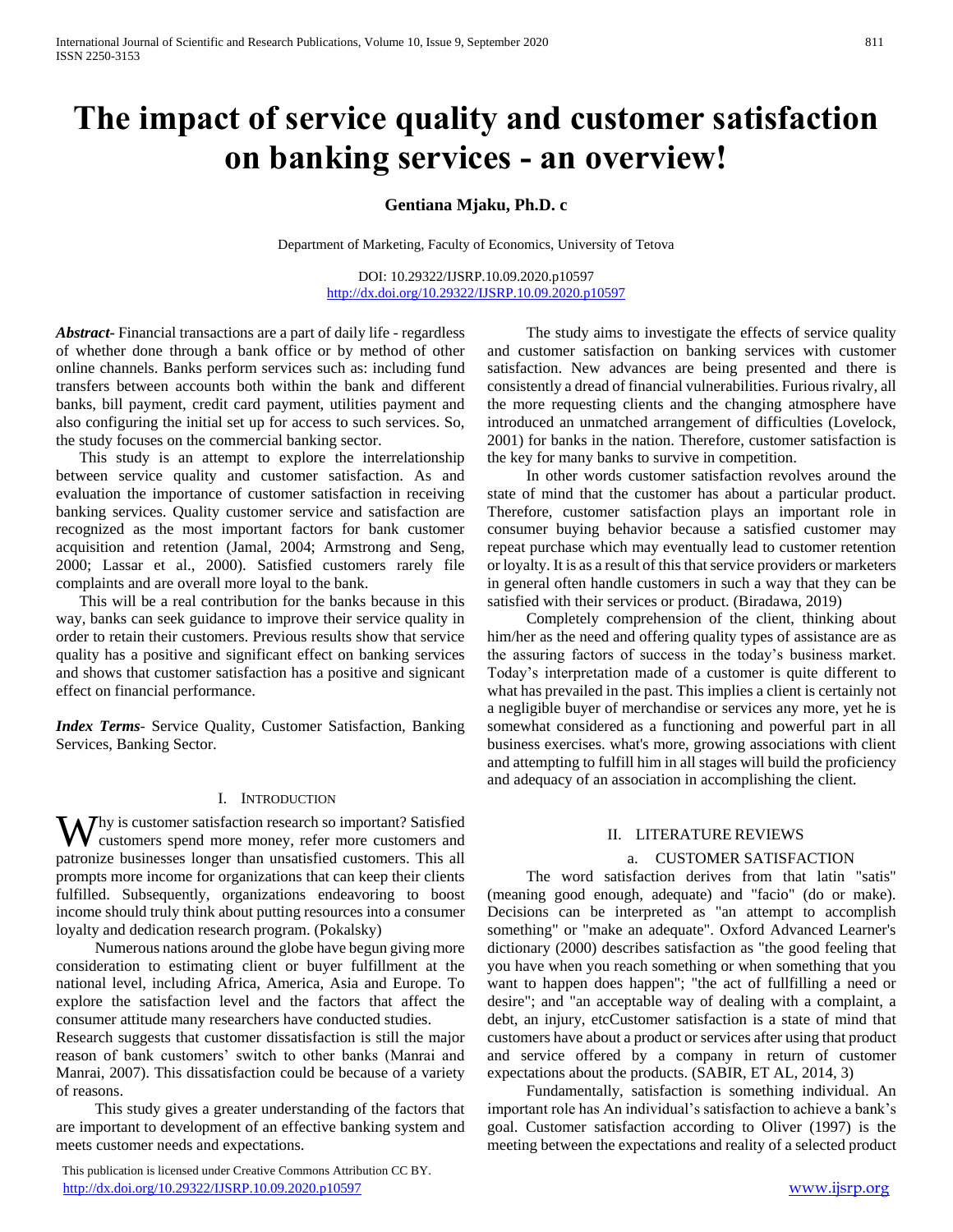and service. Customer satisfaction has been considered the essence of success in today's highly competitive banking industry. Prabhakaran and Satya (2003) stressed that the client is the king Even Richard L. Oliver (1997) in his book "Satisfaction: A Behavioral Perpective on the Consumer" states that everyone understands what satisfaction is, but once asked to define it, nobody seems to know. Customer satisfaction is one of banks' goals today.

 To foresee furious rivalry in service industry, Banks must offer types of assistance which meet clients' prerequisites and fulfillment. Therefore, a processing of quality of service offered to meet customer satisfaction is required. Clients' have the opportunity to survey whether the services offered by banks give them the normal fulfillment or not.

 Various organizations in order to assess customer satisfaction with their products and services have applied the ACSI model in their marketing. A key point of the model to measure customer satisfaction with a variety of products and services, as well as the ability to compare results is the ability to use similar types of questions. Which means that the results can be applied in order to ascertain customer satisfaction and as a resource to create the ability to compete at the micro level as well as at the macro level - by industry sectors to include the country as a whole. The model can also be used to analyse factors affecting consumer behaviours, which can be applied to develop and improve the effectiveness of an organisation. (Unyathanakorn & Rompho, 2014, 51)

 Source of the idea is identified with the advertising idea that benefit is created through fulfillment of client needs and needs. (SABIR, ET AL, 2014, 3) We have a number of studies supporting the fact that we have a link between customer satisfaction and bank performance (Jham and Khan, 2008). Customer satisfaction has been studied by a number of researchers in the retail banking industry. The vast majority of the scientists found that service quality is the predecessor of consumer satisfaction (Bedi, 2010; Kassim and Abdullah, 2010; Kumar et al., 2010; Yee et al., 2010; Kumar et al., 2009; Naeem and Saif, 2009; Balaji, 2009; Parasuraman et al., 1988).

 Organizations at that point need to adjust their activities and endeavors to fulfill and hold clients, conceding to the significance of clients in driving execution (Johnson et al., 2000). As markets shrink, organizations are scrambling to support consumers satisfaction and keep their present clients as opposed to dedicating extra assets to pursue likely new clients. This is on the grounds that it costs five to eight fold the amount of to get new clients than to clutch old ones is vital to understanding the drive toward benchmarking and following consumer satisfaction (Cacippo, 2000).

 Customer satisfaction can be corresponded with a number of factors. In a study conducted by Colgate (1997), he has found out that customer service is the most important factor that influences satisfaction rates or levels. Also of significance are tuning in to the necessities of clients and worth.

 In addition to service quality, also one of the factors that affect satisfaction, and customer loyalty is institution image (Beneke et al. 2011). Client input or estimations of consumer satisfaction can help recognize atrisk clients, representatives and accomplices before they are lost. Consumer satisfaction estimations can likewise give important bits of knowledge into

 This publication is licensed under Creative Commons Attribution CC BY. <http://dx.doi.org/10.29322/IJSRP.10.09.2020.p10597> [www.ijsrp.org](http://ijsrp.org/)

new items or services your clients need, putting one's organization ahead of the competition (David, 2006).

Customer satisfaction leads to product repurchase that ultimately leads to brand loyalty. In mid 1970's consumer satisfaction developed as an authentic field of study. The first study of agriculture's Index of Consumer satisfaction to report direct information on consumer satisfaction was U.S department. (Pfaff 1972). As a rule, if the clients are happy with the given products or services, the likelihood that they utilize the services s again increases (East, 1997). Additionally, fulfilled clients will most likely speak excitedly about their purchasing or the use of a particular service; this will prompt positive publicizing (File and Prince, 1992; Richens, 1983) Then again, disappointed clients will most presumably switch to an alternate brand; this will prompt negative publicizing (Nasserzadeh et al. 2008).

## b. SERVICE QUALITY

 Since the day that the job of the service in regular day to day existence got clear, the services quality issue was considered as the principle highlight of rivalry among organizations with the goal that given the quality of services, the organization can be become different from its competitors and this results in achieving competitive advantage. Gronroos (2000) defined service as, "A service is a process consisting of a series of more or less intangible activities that normally take place in interactions between the customer and service employees or physical resources or goods and/ or systems of service provider, which are provided as solutions to customer problems".

 Parasuraman, Berry and Zeithaml (1988) who emphasize that service quality is the customer's perception of the service expected with the service received. A few authors have connected the quality of service with customer satisfaction (Dauda and Lee 2016; Ali and Filieri 2015; Jun, Yang, and Kim 2004). Lovelock and Wright (2005: 96) further state that customers assess their level of satisfaction or dissatisfaction after using services.

Cronin and Steven (1992) stated that service quality is the actual performance of services provided to customers. Like any other industries, the banking industry focuses on earning profit through ensuring expected level of customer satisfaction and retention. In order to do so, proper attention must be given to the service quality.

 Fogli (2006) defined term service quality as "a global judgment or attitude relating to particular service; the customer's overall impression of the relative inferiority or superiority of the organization and its services". The connection between services quality and consumer satisfaction has been submitted to exceptional investigation by leading service quality specialists (Bitner and Hubbert,1994; Bolton and Drew, 1994), just as the connections between quality, consumer satisfaction, client maintenance and gainfulness (Storbacka et al., 1994).

 Thus, as a core competitive strategy banks need to concentrate on service quality (Chaoprasert and Elsey,2004). One of the ways to improve quality of service is by fulfilling customers' expectations.

 Kotler and Keller (2009: 143) characterize client focused quality and state quality is the entirety of highlights and attributes of an item or service that relies upon their capacity to satisfy expressed or inferred needs. We can say that the seller has conveyed quality when the item or service has met or surpassed client desires.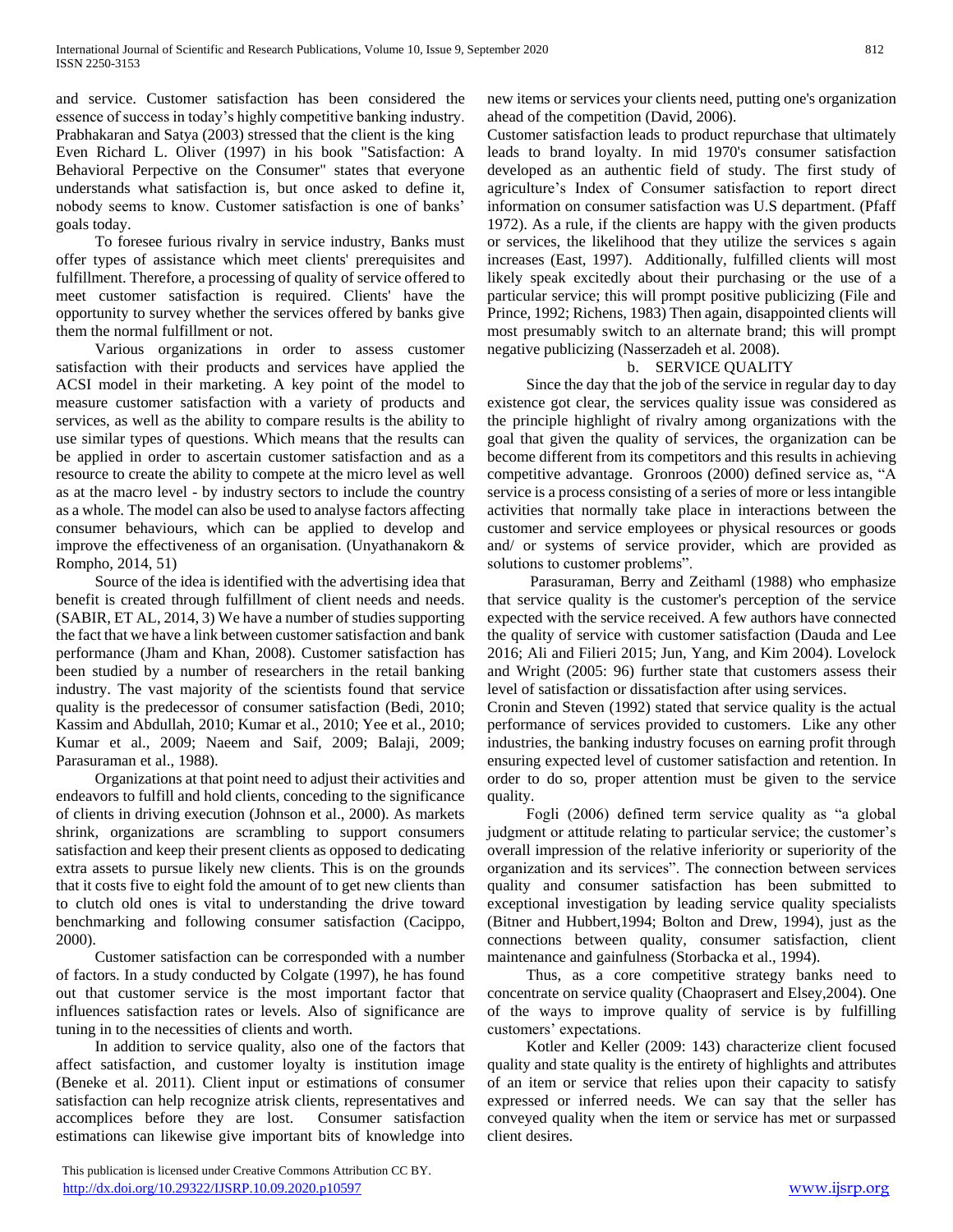Quality of Service is "Quality customer service is the assessment of the merits or feature of a product or service". Characterized as clients' appraisal on advantages or uniqueness of an item (Zeithaml, 2008:89).

 The service quality factors recognized by Parasuraman et al., (1994) are reliability, responsiveness, competence, accessibility, courtesy, communication, credibility, security, understanding and tangibility. Alfred and Addam (2001) investigated attitudes with fifteen service quality variables. In the current examination, the service quality in retail banking is studied using factors drawn from the reviews (Cronin and Taylor 1992; Zillur Rahman, 2005; Verma and Vohna 2000; Mushtag A Bhat, 2005)

 While, according Zeithaml and Bitner (2008:112), service consists of five dimensions: Reliability, Assurance, tangibility, Responsiveness and Empathy.

- 1. Reliability is the ability to perform the services certainly and correctly. While responsive is the capacity to support clients and give quick services.
- 2. Assurance serves to increase customer confidence from service providers, who meet customer requirements.
- 3. While tangible dimension is physical appearance of service providers such as buildings, equipment layout, interior and exterior, and physical appearance of service providers 'personnel.
- 4. Empathy, is specialist co-ops' capacity to focus on clients.

Service quality has several indicators:

- a) Ability to perform the promised services
- b) Knowledge and politeness
- c) Care for customers
- d) Willingness to help customers
- e) Appearance of physical facilities

 One of the reasons of the switching of clients starting with one bank then onto the next bank is on the grounds that clients aren't happy with the manner in which the bank takes care of issues or handles issues. For researchers, Service quality is one of the most attractive areas over the last decade in the retail banking sector (Avkiran, 1994; Stafford, 1996; Johnston and Jeffrey, 1996; Angur et al., 1999; Lassar et al., 2000; Bahia and Nantel, 2000; Sureshchandar et al., 2002; Gounaris et al., 2003; Choudhury, 2008).

 Service quality is considered as one of the critical success factors that influence the competitiveness of an organization. A bank by providing high quality service, can make a difference from competitors. (MISTRY, 2013, 133).

# III. DISCUSSIONS AND CONCLUSIONS

 Providing different products by different banks so as to hold existing clients and pulling in new clients and at last increasing a more prominent portion of the banking market is considered as the key priorities of banks. Therefore, is considered as the key priorities to identify the strengths and weaknesses in the customers.

 The overall findings on the factors affecting customer satisfaction with banking services show that customer expectations towards the quality and value of the service have an effect on their satisfaction and loyalty. the services quality in the

 This publication is licensed under Creative Commons Attribution CC BY. <http://dx.doi.org/10.29322/IJSRP.10.09.2020.p10597> [www.ijsrp.org](http://ijsrp.org/)

banks and respect to its appraisal isn't just a strategy, yet in addition the nature of prevalent assistance is actually the qualification perspective among effective and inefficient banks (Khorshidi et al, 2014).

 Today the consideration regarding consumer satisfaction and disappointment is getting greater. The parties most directly related to customer satisfaction or dissatisfaction are consumer marketers, consumers, and consumer behavior researchers. More tight rivalry, where an ever increasing number of makers are occupied with satisfying the requirements and needs of shoppers, makes each organization place a direction on consumer satisfaction as the essential objective.

 The concept of service quality and customer satisfaction is related to one another. Service quality is related to customer perceptions of quality based on long-term cognitive evaluation of corporate service delivery, while customer satisfaction is the customer's short-term emotional reaction to a particular service experience.

 As indicated by Olsen and Dover (cited in Zeithaml, et al., 1993), client desires or desires are the convictions of clients before trying or buying a product or service. In any case, the conceptualization and operationalization of client desires stays a controversial issue, particularly with respect to the qualities of explicit desires guidelines, the quantity of norms utilized, and the source of expectations. Each consumer may have a few diverse pre-utilization desires. Moreover, various shoppers may likewise apply various sorts of expectations for various circumstances.

Quality of service has a huge impact to consumer satisfaction (Ratanavaraha et al. 2015; Ali and Raza, 2015), In this manner, considering the services quality is vital so as to diminish the costs, proper profitability and customers' satisfaction (Hosseini et al, 2010). The effect that occurs is mediated by partial customer satisfaction either by simple or multiple mediation. Thus, in this case the quality of service is one key determinant of success in creating customer satisfaction which then affects customer loyalty (Kuo et al. 2011).

 It should be noted that customer satisfaction is affected by a few factors that one of the most significant of these elements incorporates the quality of product or service in reality, the customer satisfaction has a close relationship with providing quality or service.

 At present in a competitive market, institutions endeavor to hold clients by relying on their satisfaction and loyalty, so a definitive objective of the institucions is to prevail with regards to acquiring and keeping up client repurchase expectations and eventually money related execution (Egblopeali and Aimin; 2011).

### **REFERENCES**

- [1] Armstrong, R.W. and Seng, T.B. (2000), "Corporate-customer satisfaction in the banking industry of Singapore", International Journal of Bank Marketing, 18 (3), 97- 111.
- [2] Beneke, J., Adams, E., Demetriou, O., Solomons, R. 2011. An exploratory study of the relationship between store image, trust, satisfaction and loyalty in a franchise setting. Southern African Business Review 15 (2): 59-74.
- [3] Biradawa, K. (2019). Assessment of Customers' Satisfaction with E-Banking System in the North-Eastern Region of Nigeria. European Journal of Business and Management, 11(23), 1-6.